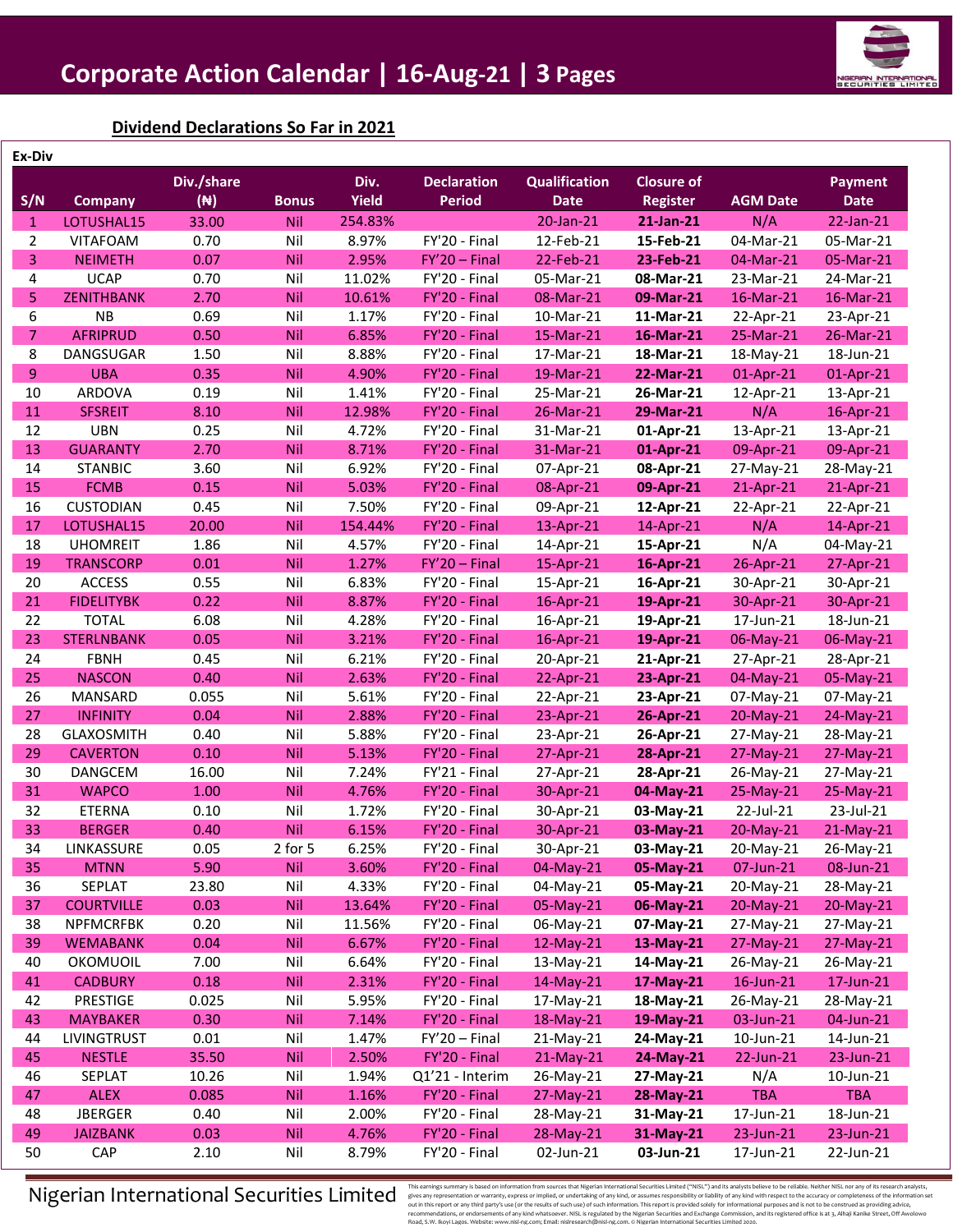

### **Ex-Div Continued**

| S/N | Company          | Div./share<br>$(\mathbb{N})$ | <b>Bonus</b> | Div.<br><b>Yield</b> | <b>Declaration</b><br><b>Period</b> | <b>Qualification</b><br><b>Date</b> | <b>Closure of</b><br><b>Register</b> | <b>AGM Date</b> | Payment<br><b>Date</b> |
|-----|------------------|------------------------------|--------------|----------------------|-------------------------------------|-------------------------------------|--------------------------------------|-----------------|------------------------|
| 51  | <b>BOCGAS</b>    | 0.50                         | Nil          | 3.67%                | FY'20 - Final                       | 04-Jun-21                           | 07-Jun-21                            | 24-Jun-21       | 25-Jun-21              |
| 52  | <b>SAHCO</b>     | 0.165                        | <b>Nil</b>   | 5.75%                | FY'20 - Final                       | 04-Jun-21                           | 07-Jun-21                            | 22-Jun-21       | 22-Jun-21              |
| 53  | <b>NEM</b>       | 0.09                         | Nil          | 4.69%                | $FY'20 - Final$                     | 04-Jun-21                           | 07-Jun-21                            | 24-Jun-21       | 24-Jun-21              |
| 54  | <b>STANBIC</b>   | <b>NIL</b>                   | $1$ for 6    | $\omega$             | $FY'20 - Final$                     | $10$ -Jun- $21$                     |                                      | 27-May-21       | N/A                    |
| 55  | <b>BETAGLAS</b>  | 1.04                         | Nil          | 1.96%                | $FY'20 - Final$                     | 10-Jun-21                           | 11-Jun-21                            | $01$ -Jul-21    | 02-Jul-21              |
| 56  | <b>CILEASING</b> | 0.05                         | <b>Nil</b>   | 1.03%                | $FY'20 - Final$                     | 11-Jun-21                           | 14-Jun-21                            | 29-Jun-21       | 30-Jun-21              |
| 57  | <b>UACN</b>      | 1.20                         | Nil          | 12.90%               | FY'20 - Final                       | 14-Jun-21                           | 15-Jun-21                            | 30-Jun-21       | 01-Jul-21              |
| 58  | <b>BUACEMENT</b> | 2.067                        | Nil          | 2.84%                | FY'20 - Final                       | 18-Jun-21                           | 21-Jun-21                            | 08-Jul-21       | 08-Jul-21              |
| 59  | AIRTELAFRI       | 10.27                        | Nil          | 1.37%                | $FY'20 - Final$                     | 25-Jun-21                           | 28-Jun-21                            | N/A             | 23-Jul-21              |
| 60  | <b>MCHNICOLS</b> | 0.03                         | <b>Nil</b>   | 3.75%                | $FY'20 - Final$                     | 30-Jun-21                           | 01-Jul-21                            | 29-Jul-21       | 05-Aug-21              |
| 61  | CONOIL           | 1.50                         | Nil          | 7.32%                | $FY'20 - Final$                     | 02-Jul-21                           | 05-Jul-21                            | <b>TBA</b>      | <b>TBA</b>             |
| 62  | <b>PRESCO</b>    | 2.00                         | <b>Nil</b>   | 2.78%                | FY'20 - Final                       | 06-Jul-21                           | 07-Jul-21                            | $21$ -Jul-21    | 26-Jul-21              |
| 63  | <b>FIDSON</b>    | 0.25                         | Nil          | 5.26%                | FY'20 - Final                       | 07-Jul-21                           | 08-Jul-21                            | 22-Jul-21       | 23-Jul-21              |
| 64  | <b>NAHCO</b>     | 0.13                         | <b>Nil</b>   | 5.91%                | FY'20 - Final                       | $13$ -Jul-21                        | 14-Jul-21                            | 30-Jul-21       | 30-Jul-21              |
| 65  | <b>SMURFIT</b>   | 0.10                         | Nil          | 38.46%               | FY'21 - Final                       | 16-Jul-21                           | 19-Jul-21                            | 19-Aug-21       | 25-Aug-21              |
| 66  | <b>LASACO</b>    | 0.10                         | Nil          | 7.30%                | FY'21 - Final                       | 05-Aug-21                           | 06-Aug-21                            | 26-Aug-21       | 30-Aug-21              |
| 67  | **SEPLAT         | 10.28                        | Nil          | 1.35%                | H1'21 - Interim                     | 12-Aug-21                           | 13-Aug-21                            | N/A             | 13-Sep-21              |
| 68  | <b>MEYER</b>     | 1.50                         | <b>Nil</b>   | 254.24%              | H1'21 - Interim                     | 13-Aug-21                           | 16-Aug-21                            | N/A             | 25-Aug-21              |
| 69  | <b>CHIPLC</b>    | 0.02                         | Nil          | 3.39%                | H1'21 - Interim                     | 13-Aug-21                           | 16-Aug-21                            | N/A             | 02-Sep-21              |
| 70  | <b>TOTAL</b>     | 4.00                         | <b>Nil</b>   | 2.38%                | $H1'21 - Interm$                    | 13-Aug-21                           | 16-Aug-21                            | N/A             | 13-Sep-21              |
| 71  | <b>FLOURMILL</b> | 1.65                         | Nil          | 5.55%                | FY'21 - Final                       | 13-Aug-21                           | 16-Aug-21                            | 08-Sep-21       | 09-Sep-21              |

### **Cum Div**

|     |                   | Div./share       |              | Div.         | <b>Declaration</b>           | <b>Qualification</b> | <b>Closure of</b> |                 | <b>Payment</b> |
|-----|-------------------|------------------|--------------|--------------|------------------------------|----------------------|-------------------|-----------------|----------------|
| S/N | <b>Company</b>    | ( <del>N</del> ) | <b>Bonus</b> | <b>Yield</b> | <b>Period</b>                | <b>Date</b>          | Register          | <b>AGM Date</b> | <b>Date</b>    |
| 72  | <b>MTNN</b>       | 4.55             | Nil          | 2.76%        | H <sub>1</sub> '21 - Interim | 19-Aug-21            | 20-Aug-21         | N/A             | 27-Aug-21      |
| 73  | <b>CUSTODIAN</b>  | 0.10             | <b>Nil</b>   | 1.61%        | H <sub>1</sub> '21 - Interim | 20-Aug-21            | 23-Aug-21         | N/A             | $01-Sep-21$    |
| 74  | <b>TRIPPLEG</b>   | 0.07             | Nil          | 10.00%       | FY'21 - Final                | 23-Aug-21            | 24-Aug-21         | 09-Sep-21       | 15-Sep-21      |
| 75  | <b>NNFM</b>       | 0.15             | <b>Nil</b>   | 2.44%        | H <sub>1</sub> '21 - Interim | 24-Aug-21            | 25-Aug-21         | N/A             | $10-Sep-21$    |
| 76  | <b>UPL</b>        | 0.05             | Nil          | 2.99%        | FY'21 - Final                | 31-Aug-21            | 01-Sep-21         | 23-Sep-21       | 23-Sep-21      |
| 77  | <b>HONYFLOUR</b>  | 0.07             | <b>Nil</b>   | 5.74%        | FY'20 - Final                | 03-Sep-21            | 06-Sep-21         | 23-Sep-21       | 23-Sep-21      |
| 78  | <b>REDSTAREX</b>  | 0.05             | 1 for 33     | 1.36%        | FY'21 - Final                | 03-Sep-21            | 06-Sep-21         | 16-Sep-21       | 23-Sep-21      |
| 79  | <b>LEARNAFRCA</b> | 0.15             | <b>Nil</b>   | 14.29%       | FY'21 - Final                | 08-Oct-21            | 11-Oct-21         | 21-Oct-21       | 22-Oct-21      |
| 80  | <b>CUTIX</b>      | 0.15             | Nil          | 2.65%        | $FY'21 - Final$              | 12-Nov-21            | 15-Nov-21         | 26-Nov-21       | 29-Nov-21      |

**\*\* Applicable Exchange rate of 411.14/\$**

 $\textbf{N}$  isteraining summarily based on information of or multile archive in the security examples in maring is based on information for our and information for summarily express or implied, or undertaking of any kind, or